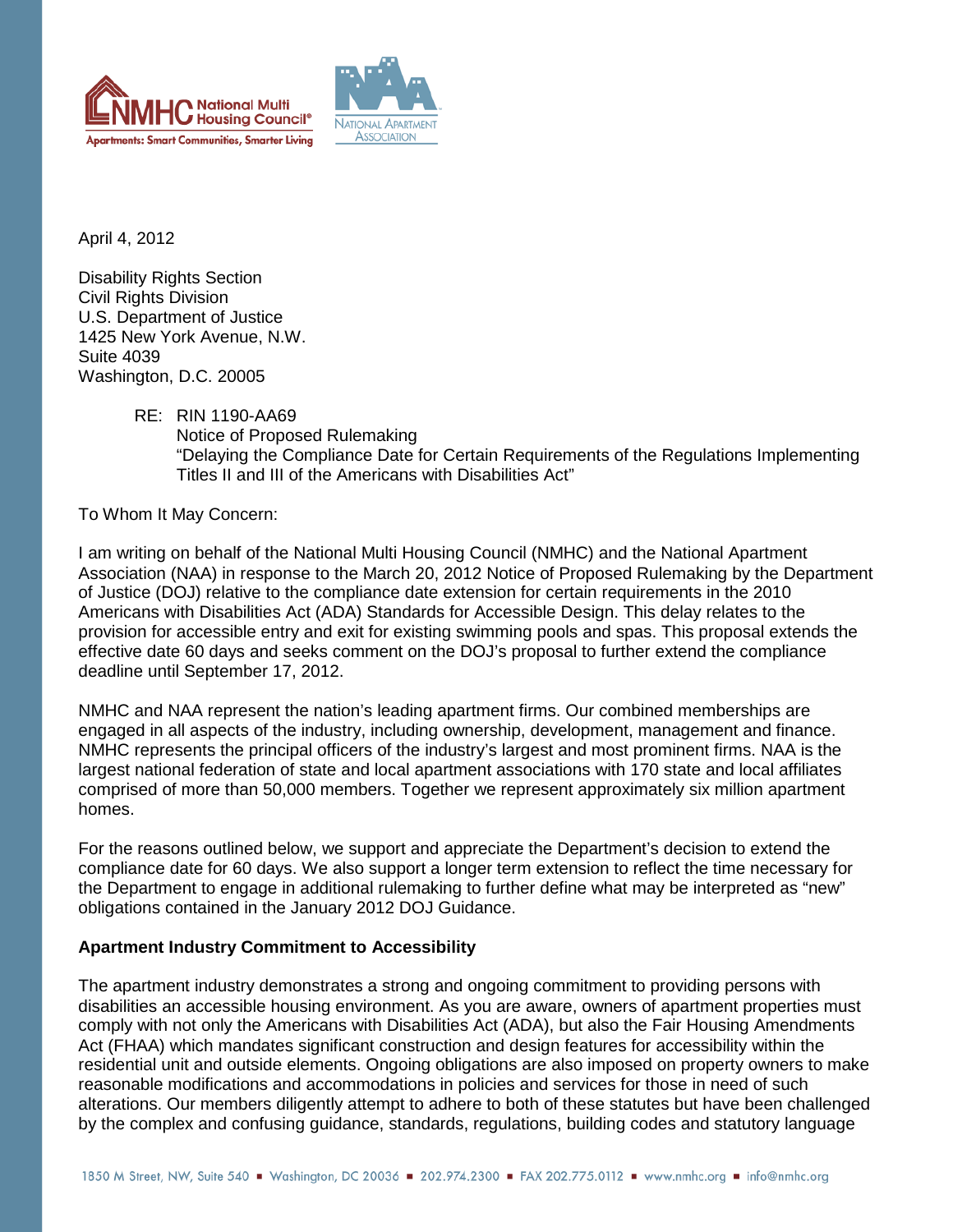that direct compliance requirements. Confusing rules can lead to a complaint of alleged non-compliance and thus trigger a long, tedious and expensive legal process.

## **January 2012 DOJ Guidance Introduces a "New" Requirement**

The DOJ's revised rulemaking implementing the ADA for Title II (state and local government services) and Title III (public accommodations) as well as the Standards for Accessible Design has been ongoing since 2004. Final rules were published in the Federal Register, along with the new and updated 2010 Standards for Accessible Design ("2010 Standards") on September 15, 2010. However, the most recent guidance published by the DOJ in January of 2012, ADA 2010 Revised Requirements: Accessible Pools – Means of Entry and Exit, offers a different interpretation relative to the type of pool lift required in a swimming pool to achieve the barrier removal requirements of the ADA.

This Guidance makes it a requirement that a "fixed" pool lift be installed to the extent that it is readily achievable (i.e. easily accomplished and able to be carried out without much difficulty or expense). Readily achieved is not easily defined; it is not clear exactly how much effort and expense is required to meet this standard. If not readily achievable, alternatives may be considered such as a portable lift that complies with the 2010 Standards.

The DOJ's conclusion that fixed, permanent lifts are required to satisfy the barrier removal requirements of the ADA cannot be found in the rulemaking record. In fact, quite the opposite was proposed. In the June, 2008 Notice of Proposed Rulemaking (NPRM), DOJ proposed in Section 36.304(d)(4)(ii) to exempt existing swimming pools with fewer than 300 linear feet of swimming pool wall from the obligation to provide an accessible means of entry. The Department ultimately eliminated this provision from the final rule after reviewing and considering the comments received. However, it demonstrates the range of provisions considered and that had the Department felt the need to differentiate between a fixed versus a portable lift, the opportunity to do so was available to them and they declined to act.

Other evidence that fixed lifts were not contemplated as the only means to barrier removal is found in Section 242.2 of the 2010 Standards. The 2010 Standards define the scoping and technical requirements for accessible means of entry into swimming pools:

- "accessible means of entry shall be swimming pool lifts complying with 1009.2;"
- Section 1009.2 sets specifications for pool lift location, seat location, clear deck space, seat height, seat width, footrests and armrests, operation, submerged depth and lifting capacity. There is nothing to indicate that a pool lift meeting all of the stated technical requirements must be a permanent lift. In fact, portable lifts are also designed to meet all of the stated requirements.

Therefore, to publish guidance six weeks out from the expected compliance date with new requirements, calls into question the Agency's adherence to the Administrative Procedures Act (APA). The APA sets out very clear notice and comment procedures when promulgating a legislative rule. If this is a new requirement, the public should be permitted the opportunity to comment. The Agency can be informed by the insight of those with specific expertise in the capabilities and technologies of pool lifts, including their benefits and risks, the regulated community relative to costs and operations considerations and most importantly the disability community.

## **Similar Regulatory Challenges in Pool Safety Can Inform ADA Compliance Efforts**

While many areas within the apartment community do not meet the definition of "public accommodations", apartment owners have significant obligations to meet accessibility requirements under Fair Housing Amendments Act. The ADA overlaps some of these obligations in those areas of the property deemed "public accommodations", i.e. areas open to the public such as leasing offices, the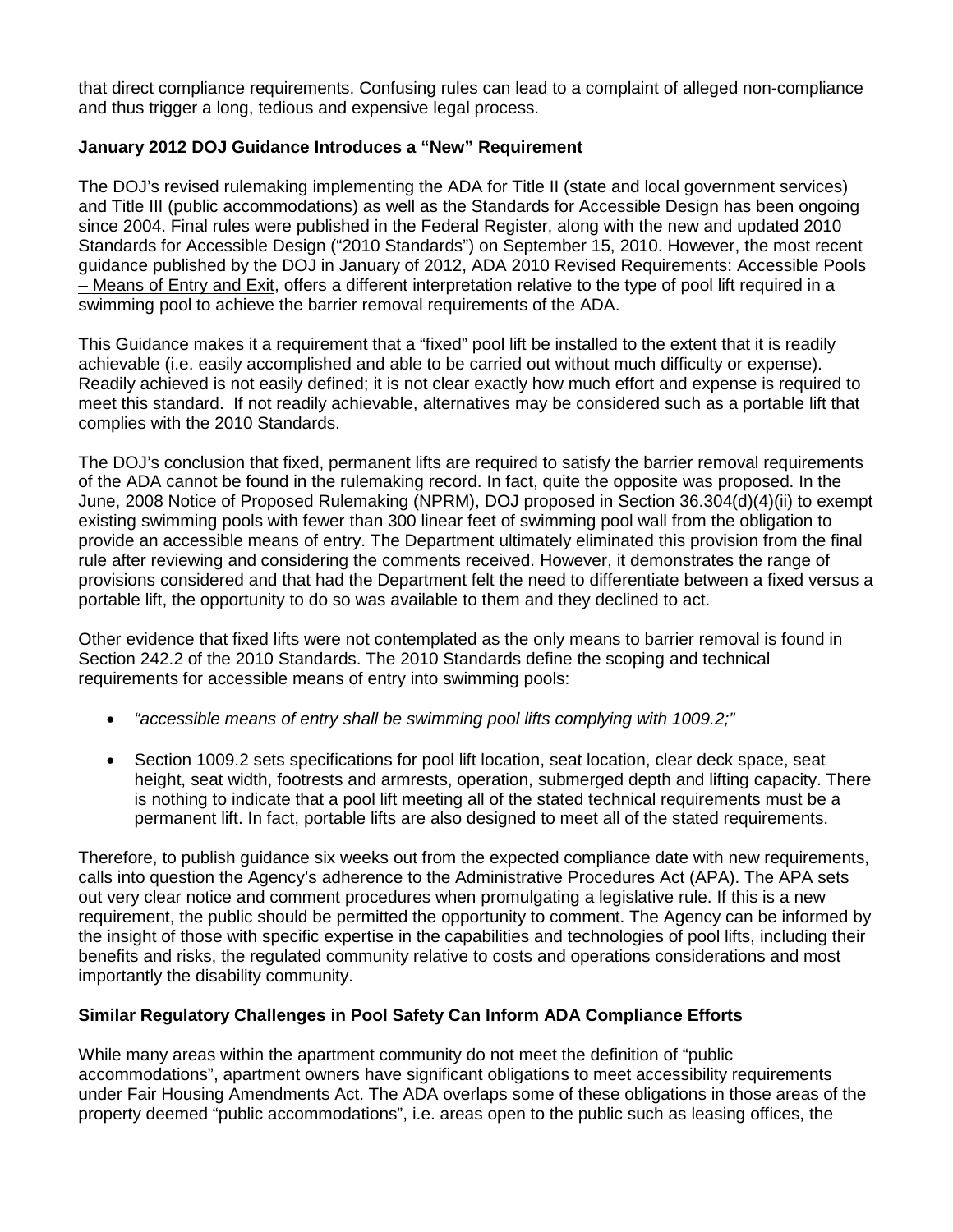lobby, the parking lot, etc. Our industry has experienced first hand the challenges created when clear direction is not provided by federal agencies relative to regulatory obligations early in the process.

In those situations in which an apartment pool becomes a public accommodation, i.e. opens its facility to the public, or may be subject to additional accessibility regulations that follow the new 2010 Standards, it is critical that the obligations are clear and reflect the intent of the Statute. Sufficient flexibility for business operators is critical to avoid unintended consequences associated with a "one size fits all" approach to compliance, such as a closing of pools.

Our industry recently experienced the impact of a costly, confusing and time consuming pool safety regulation that has left pool operators frustrated by the lack of clarity and rethinking the value of pools in their communities. We suggest the lessons learned should inform future rulemaking. The Virginia Graeme Baker (VGB Act) Pool and Spa Safety Act required all public pools be equipped with drain covers meeting a new performance standard intended to reduce the incidence of entrapment and evisceration. While the goals of the VGB Act are laudable and certainly supported by NMHC and NAA, meeting the compliance requirements were challenging at best and impossible in some instances. The compliance date did not allow adequate time for manufacturers to meet the demand for the certified covers.

This was further complicated when in May of 2011 the CPSC announced a voluntary recall of certain pool and in-ground spa drain covers. They were incorrectly rated for protection against body entrapment by independent third party laboratories. As a result, any pool outfitted with a recalled product was ordered to close until a certified replacement cover could be installed. This meant that apartment owners were forced to close Memorial Day weekend, traditionally the time of year most pools open for the summer. Ever mindful of the seriousness of these product safety issues, our members took the necessary steps to identify whether they were affected by the recall and close their pools until such time as replacement covers could be manufactured, delivered and installed. In some cases, this took up to six months. It is important to note that, much like in the experience of the pool drain covers, the pool lift manufacturers report a limited capacity to meet the demand for pool lifts.

This was soon to be followed by the CPSC's revocation of an interpretive rule on certain drains deemed "unblockable". This reversal will require impacted owners to replace drain covers, reengineer systems, install new devices and/or simply close their pools. Pool owners who relied on the earlier CPSC guidance will now be penalized. We share this information to impress upon the DOJ the importance of clear, direct guidance relative to compliance obligations. To introduce any level of uncertainty that can be otherwise avoided is not only harmful to the regulated community but also may result in the offering of fewer services that are deemed too risky and costly to operate.

## **Conclusion**

We would like to reiterate our support for the goals of the ADA and underscore our industry's commitment to provide homes and communities that are accessible to the needs of the disabled through compliance with both the Fair Housing Amendments Act and the ADA. However, given the recent DOJ Guidance that requires covered pools to have a fixed lift unless it is not "readily achievable" is a material departure from the rulemaking record. As with any regulatory change, the affected business operators must plan financially and operationally to meet the new requirements imposed on them. Given the pre-2012 DOJ Guidance, it is likely that business owners have already placed orders from the range of lifts currently available on the market today. Portable lifts are very popular given their relative ease of use and the ability to store when not in use or when the pool is closed. Manufacturers currently market various types of lifts, both fixed and portable as "ADA compliant" underscoring the assumption that pool lifts need not be fixed. To enforce against the 2012 Guidance will penalize those operators who responsibly complied with the law.